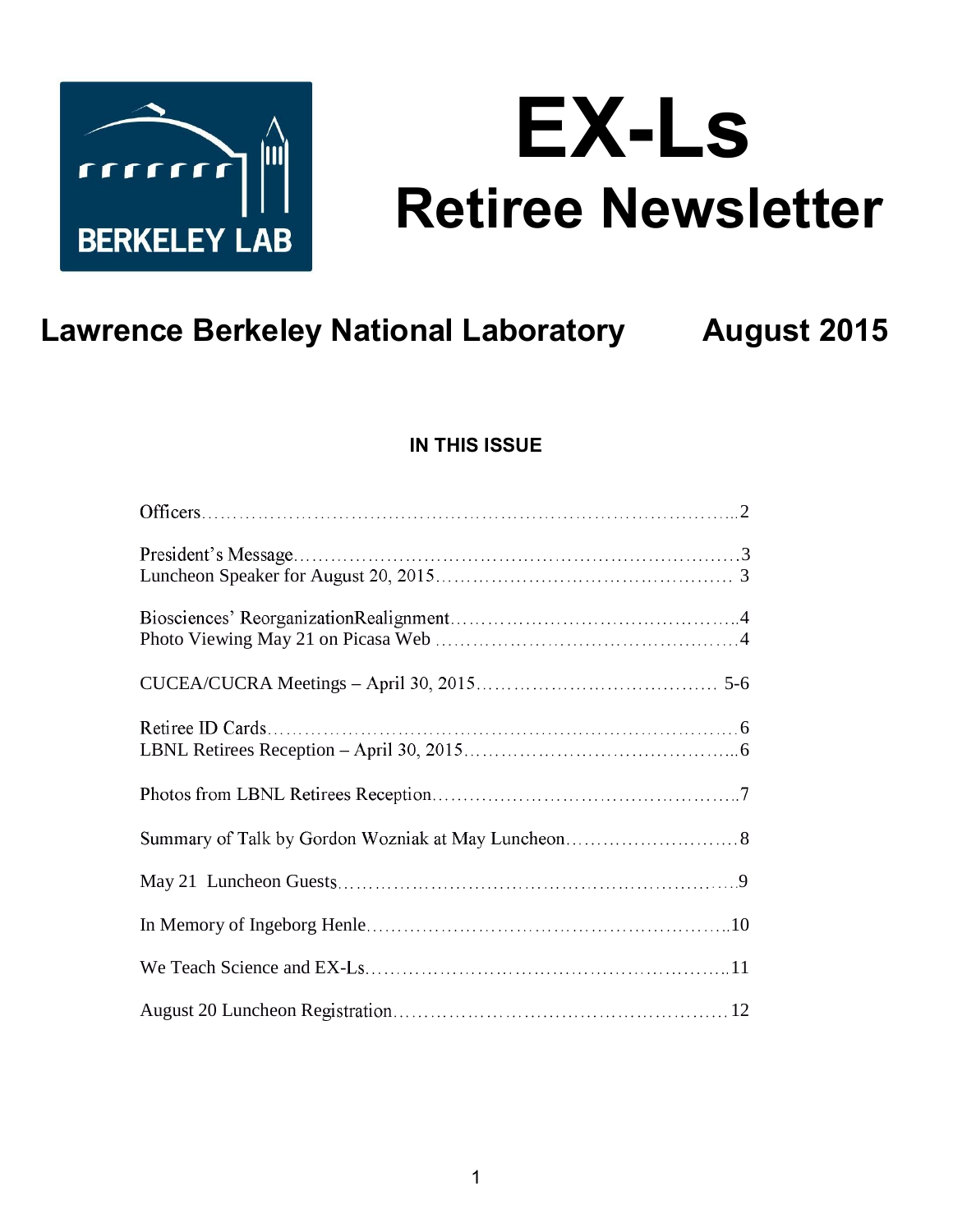#### EX-Ls EXPRESS - August 2015

Published Quarterly at the end of January, April, July, and October Editor: Louise Vogelsberg

*Deadline for Newsletter submittals is 7 days after the Board meeting.* 

#### **EX-Ls BOARD OF DIRECTORS**

| President:                         | Connie Grondona         |
|------------------------------------|-------------------------|
| 1st Vice President:                | Cheryl Fragiadakis      |
| 2nd Vice President:                | Lee Schroeder           |
| Secretary:                         | <b>Esther Schroeder</b> |
| Treasurer:                         | <b>Kay Bristol</b>      |
| Membership:                        | Patti Power-Risius      |
| Activities:                        | Vicky Jared             |
| LBNL Liaison:                      | Armando Viramontes      |
| <b>CUCRA/AROHE Representative:</b> | Janis Dairiki           |
| <b>UCBRC</b> Policy Board:         | Richard Sexto           |
|                                    | Joe Jaklevic            |
| <b>Editor EX-Ls EXPRESS:</b>       | Louise Vogelsberg       |
| Webmaster – www.lbl.gov/ $EX$ -Ls  | <b>Richard Baker</b>    |

#### **PAST PRESIDENTS**

| Trudy Forte - 2014     |                             |
|------------------------|-----------------------------|
| Joe Jaklevic-2012-2013 |                             |
| Rollie Otto $-2011$    | Ken Mirk - 1999             |
| Richard Sextro - 2010  | Paul Hernandez - 1998       |
| Don Grether $-2009$    | Clay Sealy $-$ 1996-1998    |
| Jose Alonso – 2008     | Igor Blake $-$ 1994-1996    |
| Janis Dairiki – 2007   | Conway Peterson - 1992-1994 |
| John Kadyk $-2006$     | Howard Browne $-1990-1992$  |
| Gene Binnall – 2005    | Ethel Skyrdlinski - 1989    |
| $Sig Rogers - 2004$    | Al Amon - 1988              |
| Bob Fulton $-2003$     | Ken Lou $-1987$             |
| Bob Birge $-2002$      | Virginia Cherniak - 1986    |
| Per Dahl - 2001        | Bill Bigelow - 1985         |
| Tom Beales $-2000$     | Ted Bowers - 1981-1984      |
|                        |                             |

#### **WELCOME NEW MEMBERS THIS QUARTER**

Jim Krupnick R.P. Singh Jorgan Randrup Fred Schlacher Eugene Veklerov Howard Matis Fred Crenshaw Alan Biocca

#### **2015 CALENDAR OF BOARD MEETINGS & LUNCHEONS**

| <u>Board:</u> | Luncheons:    |
|---------------|---------------|
| July 9        | August 20: Bo |
| October 8     | November 19   |

July 9 August 20: Berkeley Yacht Club October 8 November 19: Hs Lordships

Board Meetings start at **3:00 p.m.**, usually in 54-130B (that's in the conference room addition to Perseverence Hall in the Cafeteria) at the Lab, but subject to change at the last minute, so check with a Board member if you plan on attending. We welcome attendance by interested members.

#### **OFFICE ADDRESS:**

**Our mailing address is:** LBNL EX-Ls 101 University Hall Berkeley, CA 94720

**Photo Site:** http://picasaweb.google.com/exLpics **Photo Czar:** Ned Dairiki

**Website:** www.lbl.gov/EX-Ls **Webmaster:** Richard Baker (xrobaker@comcast.net)

#### **EX-Ls Honorary Life Members**

| Shirley Ashley | Ingeborg Henle    |
|----------------|-------------------|
| Bud Larsh      | Patrick Cullinane |

#### **MEMBERS DECEASED IN 2014**

| <b>Robert Mortiboy</b> | Franklin Choy         |
|------------------------|-----------------------|
| Abe Glicksman          | <b>Andrew Sessler</b> |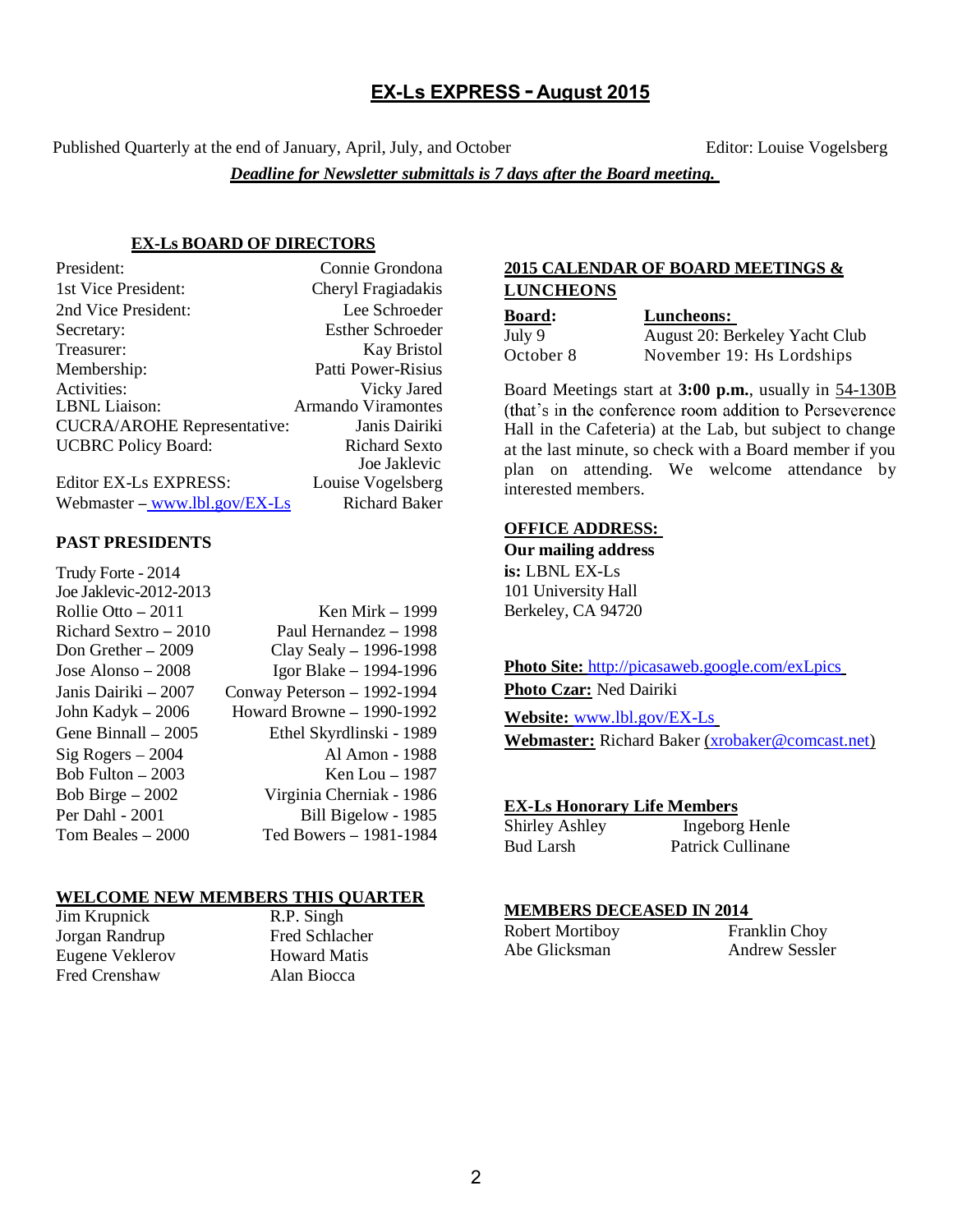#### PRESIDENT'S MESSAGE Connie Grondona

Welcome to July!! At the board meeting July 9 at the Lab we watched the raindrops fall on the windows of the cafeteria conference room. Then I heard on the radio that we have had more rain in July than all of January. Weird weather this year! Regardless, I hope your summer plans are going well.

Hopefully many of you were able to attend the inaugural Retiree Reception at the Lab on April 30. Unfortunately, I was unable to attend because we were on a Panama Canal cruise, but I understand that it was a great success, and the EX-Ls look forward to assisting with the Reception next year.

I was honored to represent the EX-Ls at a reception held by the UCBRC on campus following the last Learning in Retirement presentation. I met some people I knew from campus as well as some retired Lab employees. These lectures are free and very popular with both Lab and campus retirees. Next year's schedule will be published soon by the Retirement Center. Check it out!!

I have been meeting with the Presidents of the other three UCB retiree groups. We have been sharing how each group is structured and looking at common problems and goals. Cary Sweeny Director of the UCBRC has been instrumental in bringing us together.

Rather than giving you several acronyms with long titles, I'd just like you to know that besides our association for ex-Lab employees, there is a group that represents the UCB staff (ex Lab employees are welcome to join this group), one for the faculty (Emeriti), and one for the Office of the President and UC Regents employees. Should you want to know more about the other organizations, check out the newly designed UCBRC website

One of the groups has adopted a "no dues" approach to membership and includes all retires in its notifications and lunch invites. Funds are raised annually through donations. The Board is looking into that model for the EX-Ls. A working group has been formed to study the issues and we will publish our findings at a future date. Please let me or any other Board member know if you have any comments or concerns about this approach.

There is also a system-wide group (Council of University of California Retiree's Association) on which we have representation. This group's main mission is to keep track of issues and take action on behalf of retirees. The main focus lately has been on health care benefits. See Don Grether's report for more information.

After years of volunteering Dick Baker has decided to step down as EX-Ls' Webmaster. The Board has decided to transfer our website maintenance to UCBRC's server and we are currently working out the details. We hope that this transition will be seamless, but for sure there will probably be some changes in the look of our electronic communications. Again, please contact me, or any board member, if you have any input on this project.

We are still looking for individuals who would be willing to serve as 2nd VP, so we need YOU! Volunteers are also needed to assist with luncheons and other activities.

Our next luncheon is on August 20 at The Berkeley Yacht Club. Please look for more information in this newsletter and I hope to see you all there.

## AUGUST 20TH LUNCHEON SPEAKER

#### **TITLE:**

Twenty-three year history of the National Runners' and Walkers' Health Study

#### **SPEAKER:**

Dr. Paul T. Williams, Guest Scientist, Life Sciences Div., Structural Biology and Imaging Department

#### **SUMMARY:**

LBNL is the home of the largest study specifically created to study the health benefits of exercise. Its 156,000 members have demonstrated a variety of health benefits from running ad walking, including lower risks for heart disease, stroke, cancers, vision diseases, and metabolic conditions. We estimate over 350 billion dollars annually could be saved in health care costs if Americans were exercising at their optimal exercise prescription.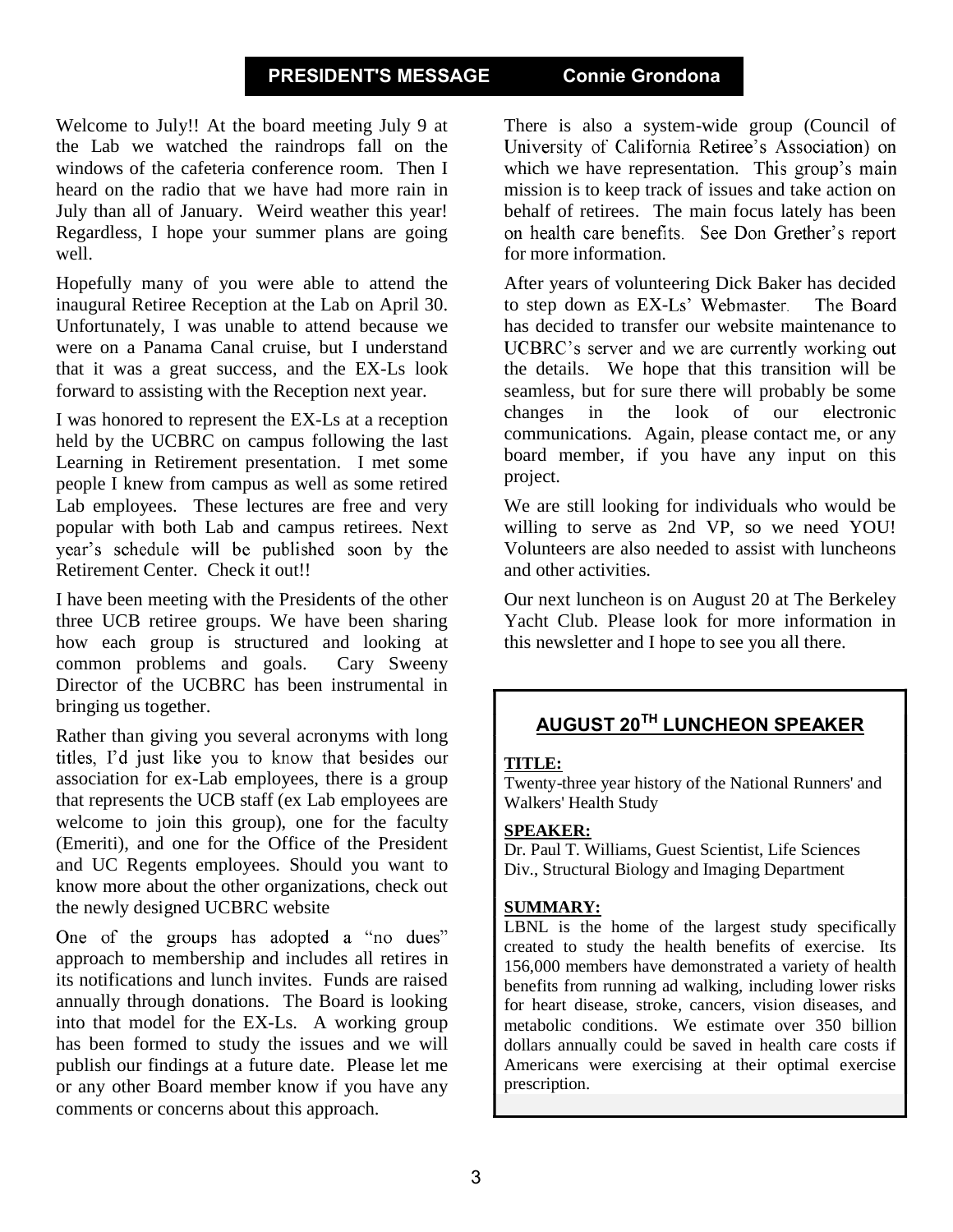#### THE NEW LOOK: BIOSCIENCES' REORGANIZATION/REALIGNMENT

In May, Jay Keasling, Associate Laboratory Director for the Biosciences revealed LBNL's plans to reorganize the existing Biosciences Didivisions, effective October 1, 2015. So why the change? A driving force was Berkeley Lab's mission "to better align our Divisions with current and future research focused on energy and the environment". According to Dr. Keasling. the reorganization will "ensure the kind of teamwork and research synergies for which Berkeley Lab is famous".

In the existing structure of the biosciences at the Lab, there are three Divisions: Life Sciences, Physical

Biosciences and Genomics. In its new embodiment. the Divisions are provisionally named: Environmental Genomics & Systems Biology, Biological Engineering, and Molecular Biophysics & Biochemistry. The new Divisions realign existing programs and are well placed to incorporate emerging new scientific capabilities. There will be cross-fertilization between the new Divisions resulting from a matrix of emerging basic scientific issues.

The new Divisions and their capabilities are as follow:

|                                                                         | $\overline{c}$                          | 3                                                                  |
|-------------------------------------------------------------------------|-----------------------------------------|--------------------------------------------------------------------|
| <b>Environmental</b><br><b>Genomics &amp;</b><br><b>Systems Biology</b> | <b>Biological</b><br><b>Engineering</b> | <b>Molecular</b><br><b>Biophysics &amp;</b><br><b>Biochemistry</b> |
| Genome Biology                                                          | DNA synthesis                           | Structural Biol                                                    |
| Environmental Biol                                                      | Pathway Design                          | Chemical Biol                                                      |
| Molecular Biol $\&$<br>Genetics                                         | Cell/Tissue<br><b>Interactions</b>      | Multi-scale<br>Imaging                                             |
| Plant/Microbe<br><b>Interactions</b>                                    | Organism<br>Engineering                 | Photosynthesis &<br><b>Biohybrids</b>                              |
| Modeling $&$<br>Predictive Biol                                         | Process<br>Engineering                  | Enzymology                                                         |

#### **EX-Ls PHOTO VIEWING**

If you are interested in looking at the photos from the May 2015 luncheon and the LBNL Retiree's Reception, or other events you can view them at our Picasa web page: http://picasaweb.google.com/exLpics.

Seventy Eight members met at Hs Lordships Restaurant in May. Join your former Co-workers and friends at the August 20th luncheon and be part of the fun, good food and interesting lecture.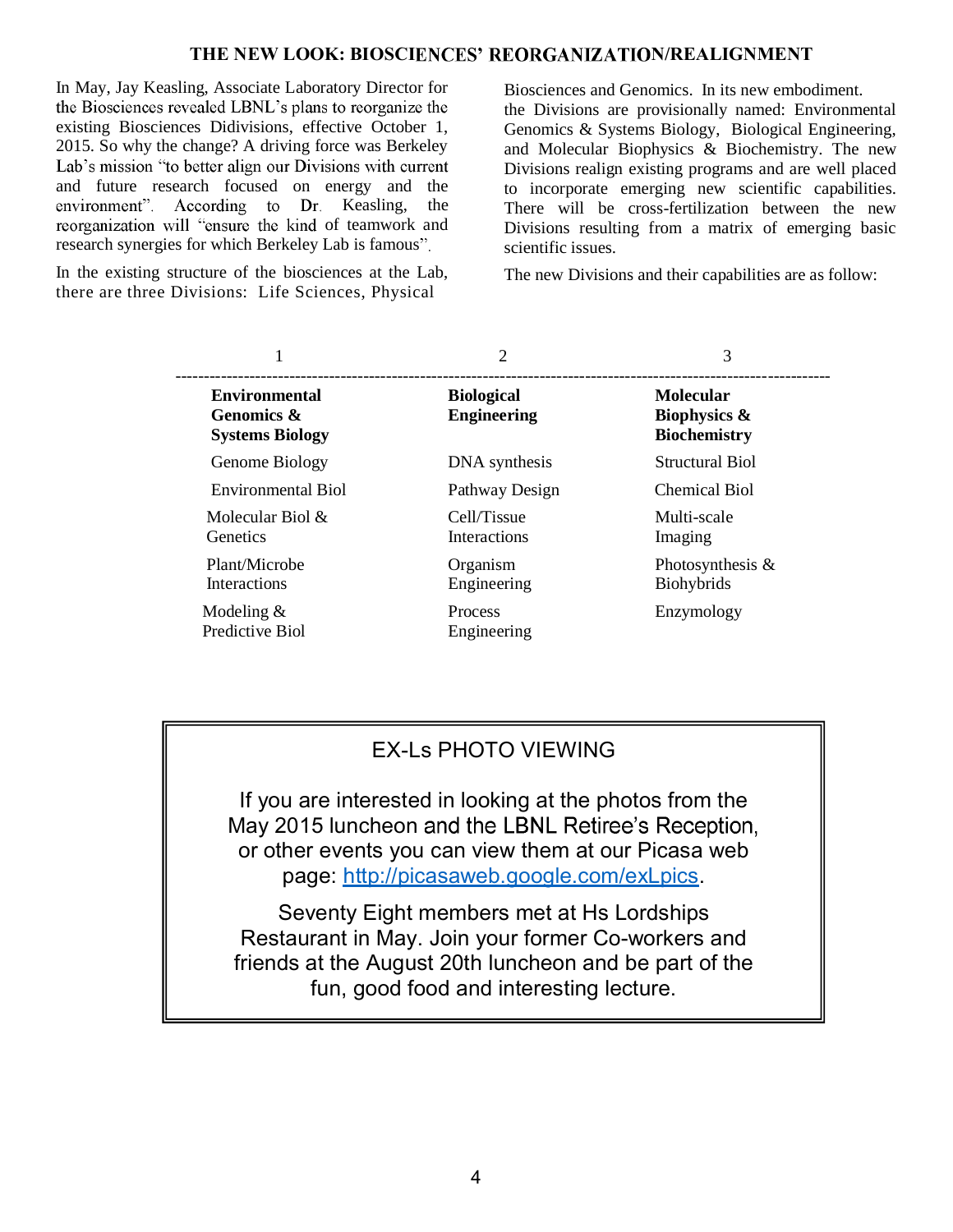## REPORT ON THE CUCEA/CUCRA MEETINGS APRIL 30, 2015

CUCEA is the Council of UC Emeriti Associations, and CUCRA the Council of UC Retiree Associations. EX-Ls is a member of CUCRA. CUCEA and CUCRA hold semi-annual meetings on a UC campus. I attended the meetings on April 30, 2015 at UC San Diego (UCSD). The following briefly addresses the highlights of the meetings. If you would like a more detailed report please sent an email to DFGrether@yahoo.gov.

The format of the meetings is that CUCEA and CUCRA meet separately, and also hold a joint meeting that is attended by representatives of the UC Office of the President (UCOP).

UCSD is not in San Diego but rather in La Jolla. On the afternoon before the meetings many of us went on a bus tour of the campus. I had only been to UCSD once before, and that was decades ago. Whatever vision I had of La Jolla being a quiet coastal town was quickly dispelled. La Jolla is hardly distinguishable from the big city atmosphere of San Diego. The campus is vehicle oriented, with several four-lane roads going through the campus, and with large parking lots and garages. There are many new buildings on campus and more under construction. UCSD has some 31,000 students about 75% undergraduates and 25% graduate students. My overall impression was that UCSD is doing very well.

One of the meetings raised the question of what is the purpose of CUCRA and CUCEA anyway? An answer was that the organizations serve the purpose of keeping track of what UC is up to with regard to retirees. The Joint Benefits Committee (JBC), which is between CUCRA and CUCEA, follows UCOP rather closely, and writes a semi-annual report that is given to meeting attendees as well as to UCOP. Also, the meetings give the various associations information about what the other associations are doing. More about this last point later.

UC's Health Care system for retirees is almost always a major discussion topic. As background to this year's discussion many companies are "selfinsured", which cuts out the middleman and presumably reduces costs. Prior to the meeting there were rumors from usually reliable sources that UCOP planned to establish a self-insured UC Care

**Don Grether** 

HMO that would take over from Health Net and Kaiser. Concerns were raised since folks under either plan would likely have to change health-care providers. A person who has played a major role in UCOP's plans presented a table that showed how each of the many UC plans would fare in a "semiself-insured" mode, with the paperwork still handled by Health Net, Blue Cross, or Blue Shield. There are no plans to change Kaiser, or Health Net coupled with Medicare. The attendees had a collective sigh of relief.

UCOP's RASC (Retirement Administration Service Center) has taken over Retirement Benefits Counseling from most of the campuses, including LBNL. UC Davis conducted a survey of Davis and Sacramento retirees. ["Sacramento" refers to retirees from the Davis Medical Center that is located in, well, Sacramento.] While the campus counseling came out ahead, in both cases the retirees were mostly extremely satisfied or satisfied, with only a small percentage being disgruntled. The Davis conclusion is that the counseling should not be transferred back to the campuses, but that RASC should work to improve its services.

Another outcome of the survey was that people who had taken pre-retirement counseling (called Pre-Retirement Planning at UCB) had an overall higher degree of satisfaction with the subsequent benefits counseling. RASC plans to increase pre-retirement counseling on all the campuses.

The first item in the JBC report had to do with beneficiary Identification and in particular the situation with Fidelity. As an example of the problem, suppose your spouse is your primary beneficiary and your children are your secondary beneficiaries. Now, suppose you want to make your grandchildren tertiary beneficiaries. There is apparently no way of doing that for your Fidelity accounts.

One of the statements made at the meeting applies to all investments, not just Fidelity. The beneficiaries named in any given investment take precedence over such designations in your will or trust. A piece of advice offered at the meeting is to not have a Trust as a beneficiary because of taxes. (continued on next page)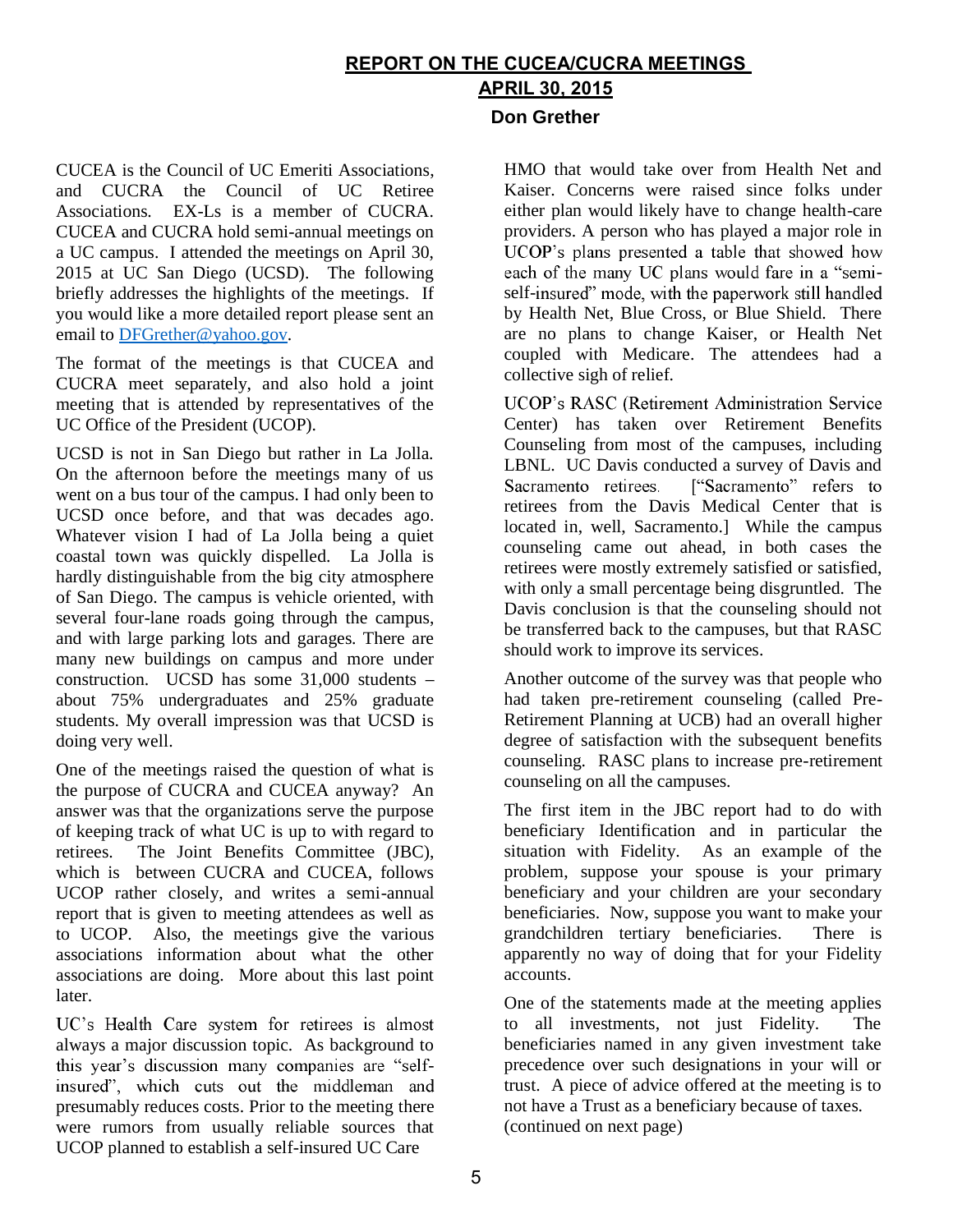The second JBC item had to do a data breach at Anthem/Blue Cross, with the consequences for individuals unclear. The RASC presenter emphasized that the breach was not at UCOP. There was, however, comments from the floor that UCOP should have taken responsibility for informing those potentially impacted as what they could do about it, and also informing retirees and employees as to how they can prevent ID Theft. The RASC speaker had apparently not read the JBC report and its recommendations as to what UCOP should do. Nearly unforgivable, according to the JBC.

Back to the CUCRA/CUCEA meetings serving to provide information about what other associations are doing, in this case UCSD. The UCSD Retirees Association's membership has steadily increased over the past five or so years, and is now at 1800 members. So how did they pull-off a "miracle"? There is something like 20-30 activities a month that retirees can take advantage of: lectures, trips, interest groups, and the like. They have 3 FTE's spread out over several part time employees, plus dedicated volunteers. There may be some lessons for the other associations, but to me it looks hard to pull off what UCSD has accomplished. In particular, the funding for the FTEs comes from the campus HR department.

There were discussions about CUCRA's rather flush funding, and also about reorganizing the CUCRA/CUCEA meetings. I won't go into those discussions here, but if you are interested just send an email to dfgrether@yahoo.com.

The 2015 fall meetings will be held at UC Davis on October 28 & 29. The 2016 spring meetings will most likely be at UCLA, although given the discussions about reorganizing the meetings that could change. Stay tuned, I guess.

#### **LBNL Retirees Reception Thursday, April 30, 2015**

Nearly 100 retirees were recently honored by the Lab for their years of service, with music, refreshments, and a welcome by Deputy Director Horst Simon who gave an overview of current activities at the Lab. Dr. Simon spoke of the groundbreaking fundamental science that enables transformational solutions for energy and environment challenges. He also discussed<br>the new building projects and the Lab's goal to bring most of the off-site programs back to the Lab. Dr. Simon mingled with guests and answered many questions.

Dr. Simon introduced Ivy Clift who is the President and Chief Development Officer for the newly established Berkeley Lab Foundation. President Clift gave an overview of the new organization. The Foundation was established by the Lab and the University of California to promote corporate and philanthropic engagement in support of the Lab's mission.

There were also presentations by Rich Sextro, on behalf of the UC Berkeley Retirement Center, who gave a brief overview of the Center's activities, and Joe Jaklevic, past president of the EX-Ls, who also talked about the organization and its activities. Each speaker encouraged new (and not so new) retirees to join the EX-Ls and to participate in the activities sponsored by the Association and the Center. Representatives from EX-Ls and UC Berkeley Retirement Center were also available to talk to recent retirees about each group.

The reception was a great success. Guests enjoyed seeing former co-workers and getting reacquainted. Dr. Simon is in support of continuing to hold a reception each year to honor retirees. We hope to see you at the 2016 reunion.

(See photos on next page)

#### **RETIREE ID CARDS**

The new retiree ID cards are now available.

Cary Sweeney, MS, Director UC Berkeley Retirement Center 101 University Hall, Berkeley, CA (510) 643-3212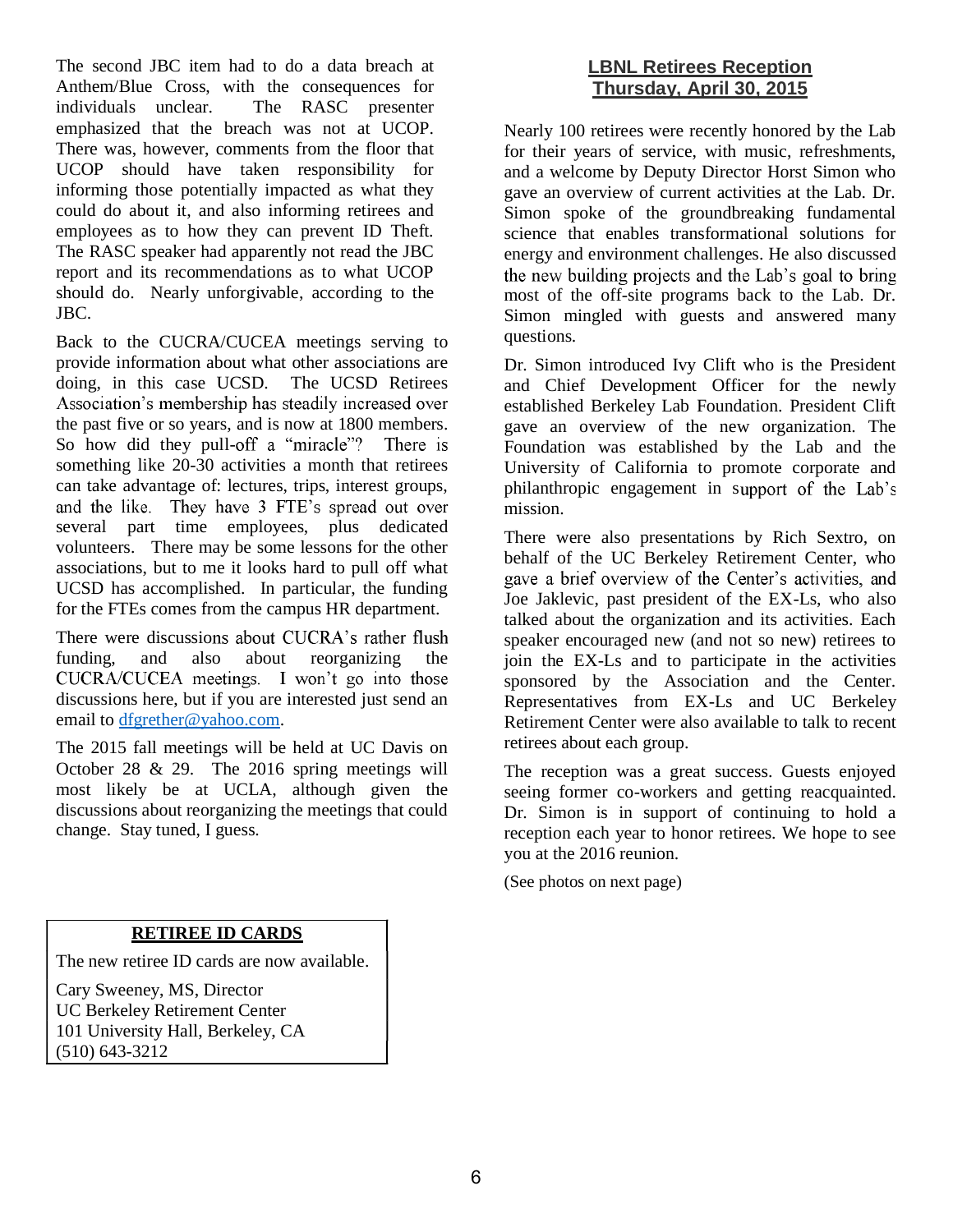### Photos taken at the LBNL Retirees Reception held April 30, 2015



Rich Sextro - UCBRC representative



Andy DuBoise and Horst Simon



Dr. Horst Simon, Deputy Director



Popular buffet feature



Tasty buffet selections enjoyed by all



Joe Jaklevic - EX-Ls representative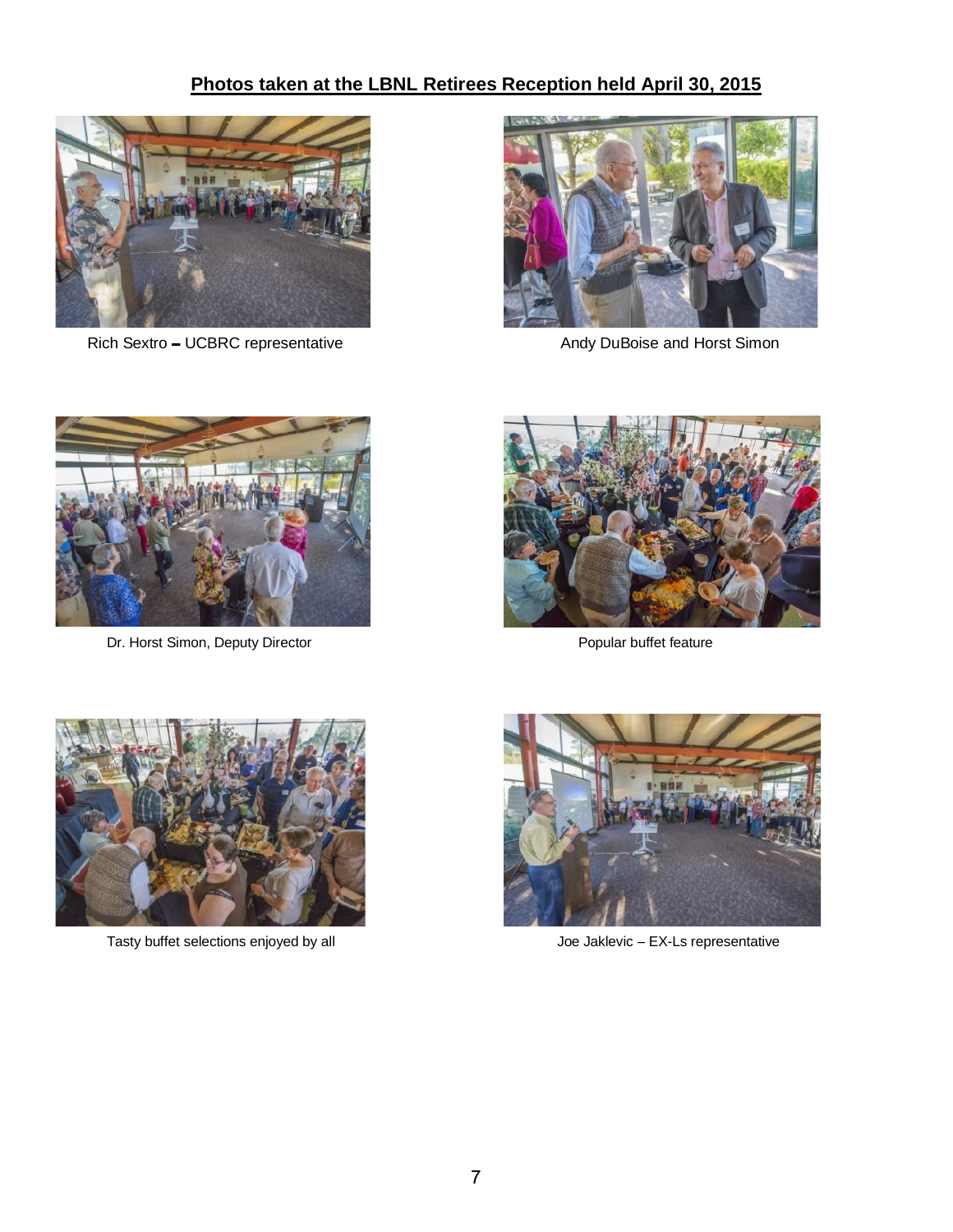#### **SUMMARY OF TALK BY GORDON WOZNIAK AT MAY LUNCHEON**

#### **Can Life Exist in a Nuclear Free Zone?**

Gordon Wozniak presented the arc of his political career, describing a journey "from the Lab, where we all thought we were doing good things, to the City where some people were convinced we were all mad scientists." He focused on the changes over the 12 years he served on the City Council. Although perhaps still a work in progress, it was clear that "Town-Gown" relationships have improved mightily.

Classic Town-Gown conflicts. Financial considerations and lack of communications are key factors in the conflicts. Describing some of the challenges, Gordon noted that the top 5 employers (of which LBNL and UCB are two) in Berkeley do not pay taxes. That results in not only funding limits for the city, but also leads to questions whether UCB and the Lab really provide enough benefit to the City in comparison to the costs of providing roads and other infrastructure. An improvement in the relationship occurred in 2005, when UC needed approval of expansion plans and provided a new UC-funded grants program available to Berkeley entities, and an increase in its fiscal contribution to the City to \$1.2M/year. Additionally, the Chancellor of UCB and the Mayor of Berkeley began meeting monthly. LBNL did its part by increasing its outreach to the city and community with such activities as facility tours for officials, invitations to city officials to groundbreaking ceremonies, an address by Lab Director Chu to the City Council, and public outreach through the Science at the Theatre program.

Special Challenges of a National Lab. Even small groups of active citizens can bring unscientific and stringent demands. Radioactivity is a general issue of high concern. An acrimonious debate over the Tritium Labeling Facility was based on the contention by some that just one more atom of tritium added to the environment was unacceptable; although the Lab had sound scientific data that there was no hazard to the health and safety of the public, or the Lab employees, it could not promise that there would be zero emissions, and so there was no common ground. In general, Gordon noted that the view of risk by the public and by city officials is highly influenced by familiarity and lack of

differentiation between ionizing and non-ionizing radiation. Therefore, natural sources of radiation are viewed as harmless, whereas manmade radiation (of even the same or lower level) is viewed as unsafe. Even among manmade sources, there is a differentiation between older (familiar ) sources such as radio, TV, WiFi, cordless phones, which are OK, and newer sources such as cell phone antennas and smart meters which are not. Understanding the public concerns is important in moving forward the conversation, as there is no guarantee that common understanding can be found based on science alone.

Special Contributions made by LBNL. It's not just the research and discovery that is important. From time to time, a small contribution from our tremendous scientific resource can be welcomed and valued by the city and community. One instance Gordon described was a contamination problem at the new Skate Board Park. Water rose after a rain, and when tested was found to have contamination by a carcinogen, Chromium-6, which leached from a nearby underground plume. A Lab scientist, Jerry Bucher-came up with the solution to apply ascorbic acid (vitamin C) which would react and result in Cr-3, which besides being benign, happens to be sold as a health supplement. This "low tech" solution was appreciated by the City. Another example was concern by the City after the Fukushima Daichi nuclear leaks. Rather than setting up its own monitoring, the City was directed to the transparent high quality "Rad Watch" website, led by Kai Vetter of LBNL and UCB. Another example of Lab contribution was in the area of worker safety. The City had pockets of high injury, including fire fighters who were getting injured in their paramedic missions. Gordon arranged for conversations between the Lab Operations groups and the Berkeley managers, helping the city improve its worker safety program and substantially decrease on-the-job injuries.

Future. Gordon has retired from the Council after 3 terms, and encourages other Lab retirees to consider participating in public service. The community offers many boards and commissions, as well as the city council.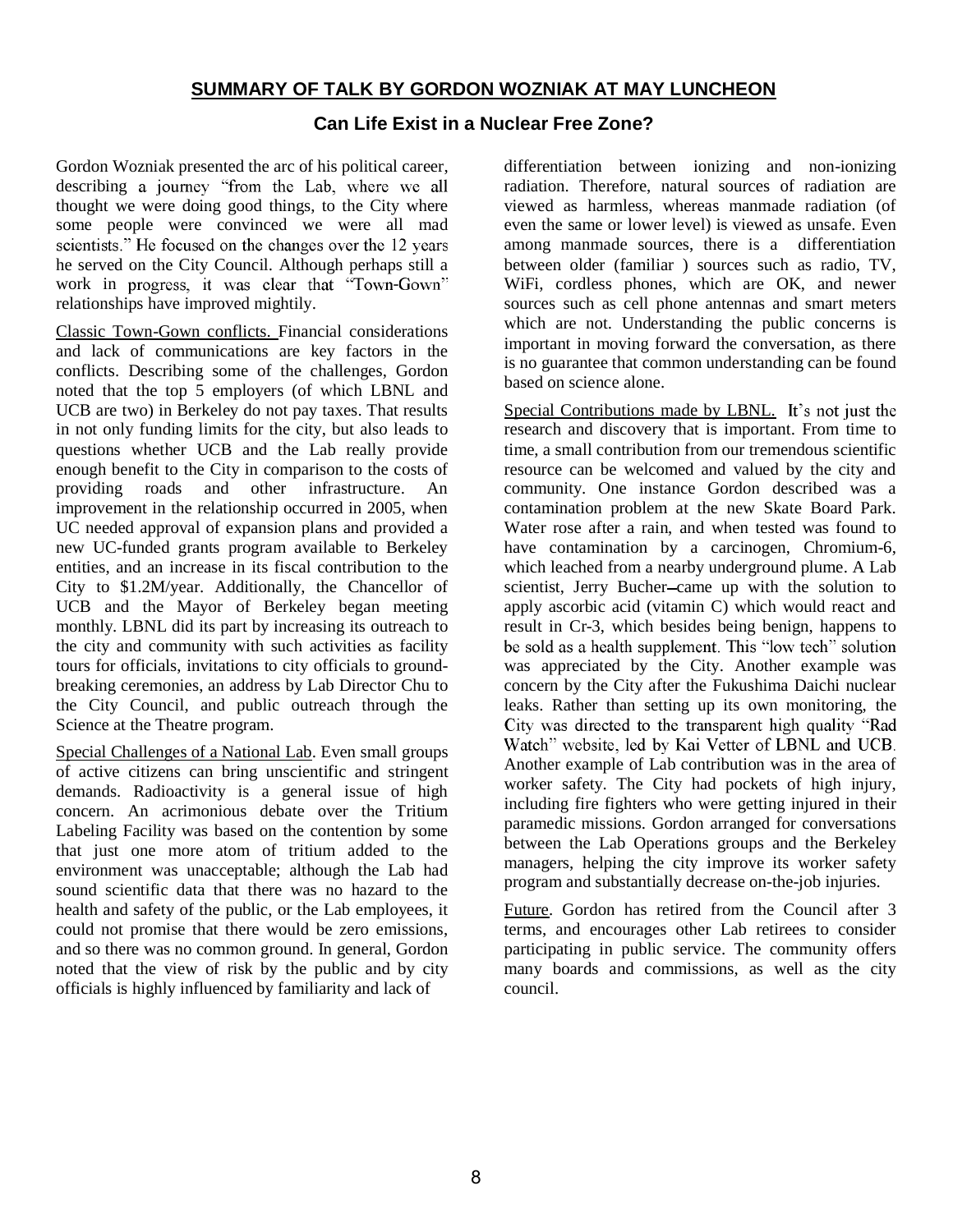Jose Alonso Janos Kirz Bob Belshe Matt Kotowski Roy Benedict **Richard LaPierre** Edward Bennett **Almon** (Bud) Larsh Gene & Myrna Binnall **Peter Lichty** Kathleen Bjornstad Naomi Lidicker Igor Blake Doug McWilliams Kay Bristol **Ken Mirk** Jerry Bucher Robert Budnitz Geores Buttner Laura Crymble Patrick Cullinane Eleanor Dahl Diane D'Aoust Andy DuBoise David Edgar **Patti Powers-Risius** Patti Powers-Risius Jacque Ensign Elizabeth & Peter Evans Ben & Mary Feinberg **Don Rondeau** Trudy Forte **Fred Schlachter** Cheryl Fragiadakis Kenneth Frankel Connie Gee Rick Gough Harvey Gould Don & Becky Grether Connie & Edward Grondona Bill Turner Bill & Jeanne Hassenzahl Trudy Washburn Lilian Hawkins Diana Hopper Egon Hoyer

#### EX-Ls 05-21-15 Luncheon Attendees and Guests - Hs Lordships Restaurant

Nancy & Vic Montoya Gina Moreno Mack & Ann Morgan Fred Perry Conway Peterson Martin Pollard Arthur & Lucille Poskanzer Terry Powell Jorgen Randrup Hans & Maria Ritter Lee Schroeder Rich Sextro Brenda Shank RP Singh Barry Stockli William Thur Allan Zalkin

Guests: Gordon Wozniak (speaker) and wife Evie Vicky & Richard Jared **Raffle Winners: Fragiadakis, Hassenzahl, Poskanzer**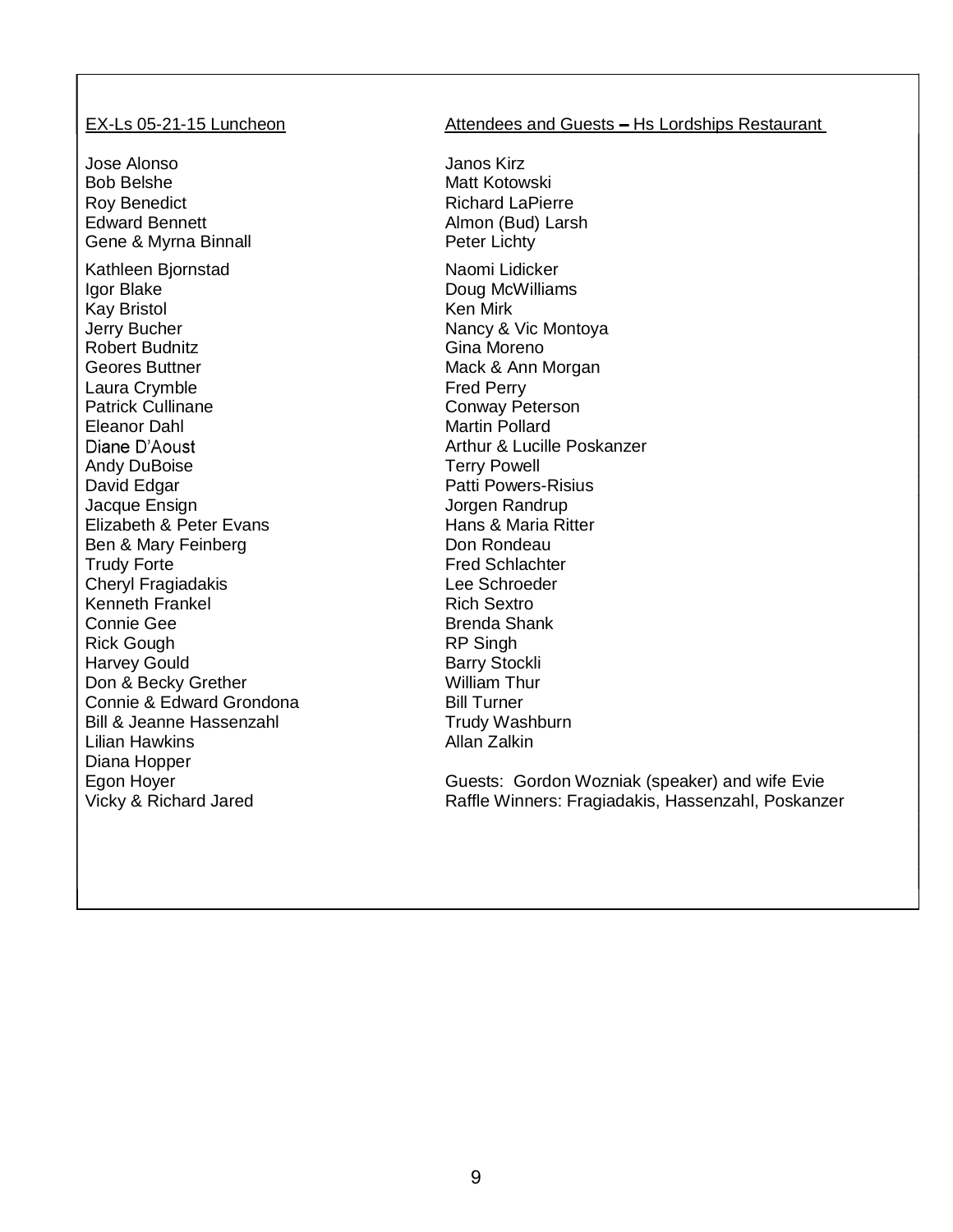

**In Memory of former EX-Ls Activities Coordinator and Treasurer Ingeborg Henle February 15, 1926 - May 12, 2015 Walnut Creek (previously Moraga and Orinda)** 

After a long and eventful life, Ingeborg Henle died peacefully in her sleep during the night of May 11, 2015. She died of congestive heart failure when her heart could not keep up with her spirit. Please join us as we celebrate her life on Saturday, May 30, 2015 at 3:00 PM at the Kensington, where she lived her last 16 months. The Kensington address is 1580 Geary Road, Walnut Creek.

Inge was born February 15, 1926 in Auerbach im Vogtland, Germany to Hannah Wappler Würker and Kurt Würker. She was the oldest of two children, her brother Günter was born five years later. He predeceased her in 2011.

In 1952 Inge married Walter Henle a PhD in Chemistry and at end of 1953 they were invited by Nobel Laureate Professor Harold Urey to move to Chicago, Illinois where their first child, Patricia was born in 1954. Walter was a research professor at the University of Chicago and Inge a laboratory assistant. They returned to Munich in 1955 and lived there until 1957 when they returned to the United States  $-$  this time to Houston, Texas and in 1959 Ernst was born. In 1960 the family moved to Orinda where they all lived for 11 years. Inge was passionate about education and made sure her children received every opportunity to get a great education. In Orinda, Patsy attended Miramonte High School and Ernst attended Del Rey elementary school. In 1971 Inge, Walter and Ernst returned to Europe and Patsy stayed behind, entering school at UC Berkeley. Ernst went to boarding school in Hohenschwangau, Germany. Ernst went on to study at University of Munich and later received his PhD in Biophysics at UC Berkeley. Patsy graduated from UC Berkeley and completed law school at USF.

When Inge and Walter divorced in 1973, Inge returned to the United States, and settled first in Lafayette and then in Moraga where she lived until January 2014 when she moved into the Kensington. On September 11, 2001 she was sworn in as a US citizen  $-$  one of the few people who were sworn in that day. She prided herself on her work at the Lawrence Berkeley Lab where she was the controller and after she retired she enjoyed being treasurer of the Lab Retirees Organization - The Ex-L's. Before Rheumatoid arthritis debilitated her, she played a lot of tennis (Berkeley Tennis Club) and she always enjoyed traveling having visited all the world continents except for Antarctica. She was a fabulous cook and her cheese cake was her specialty.

"Oma" Inge leaves both her children Patsy Henle (Novato) and Ernst Henle (Seattle) and their spouses (David Dryden and Jill Klenota) and three grandchildren, Theresa Henle, Ernst Adrian Henle and Robert Walter Dryden. She was very close to her niece Jutta Würker and her niece Evelyn Huglo. She had three very close friends in her adult life – Pat Hartsough and Jeanne Ingersoll who have passed and Ilse Drews who visited her until the end.

- See more at:

http://www.legacy.com/obituaries/contracostatimes/obit uary.aspx?page=lifestory&pid=174866489#sthash.gzvV YQRQ.dpuf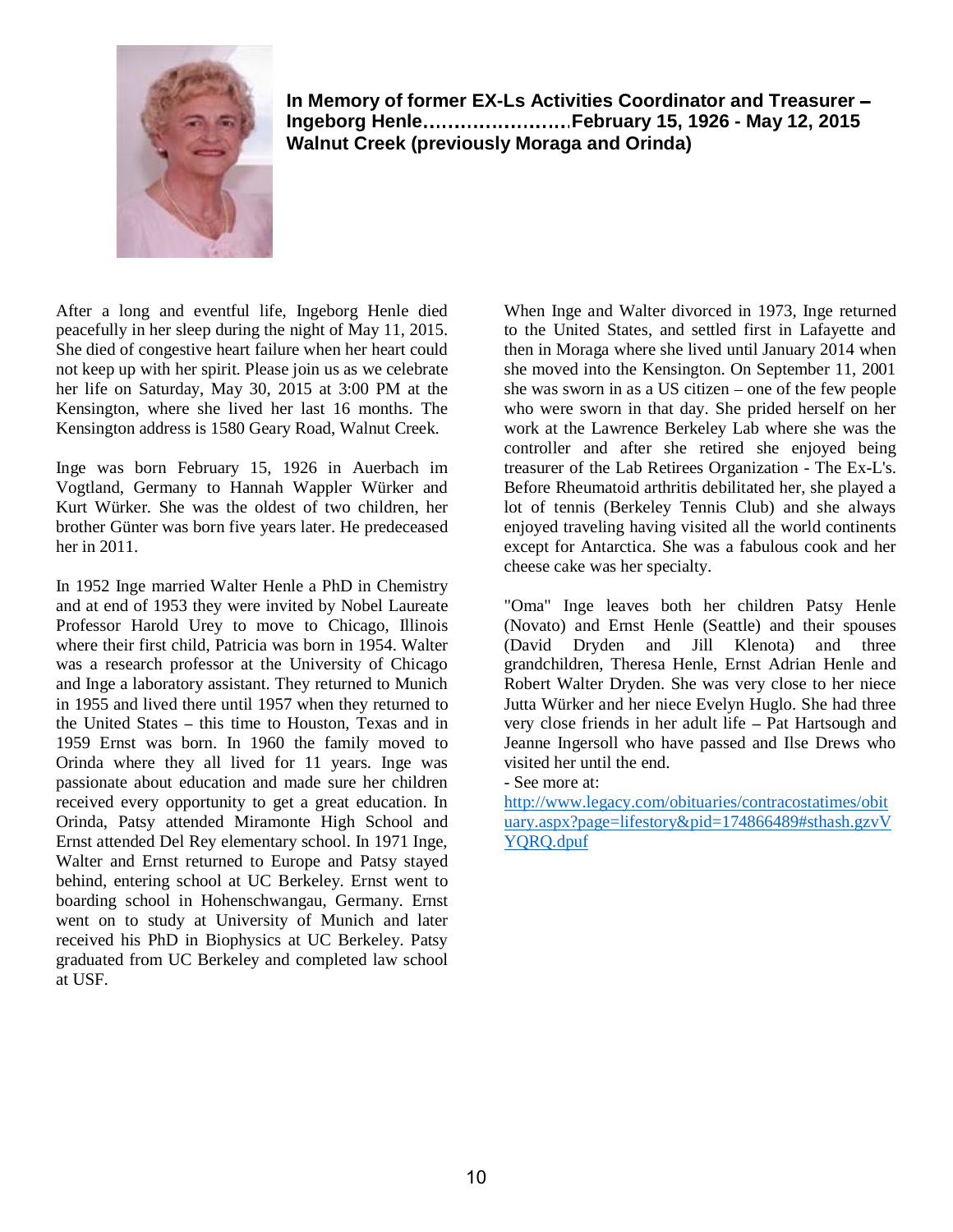#### WE TEACH SCIENCE AND EX-LS

#### Dear EX-Ls,

I'm writing on behalf of Aragon Burlingham, founder of We Teach Science.

My father, Stewart Loken, was a long time LBL fixture in the Physics and ICS divisions- as well as an instrumental part of Quarknet- I believe his passion for education would have led him to join as a mentor with WTS if he'd had the chance. I'd be so grateful if you would share this information with other ExL'swhile my dad is no longer with us- I'm sure many of his colleagues would be excited for this opportunity!

I've CC'd Aragon, and his direct contact information is below as well Rachel Kamen she is their corporate engagement manager. Thank you so much in advance for sharing with the ExL's!

We Teach Science (WTS), an education nonprofit, is looking for dedicated volunteer mentors to be a part of its remote tutoring and mentoring program. Mentors can volunteer and have a significant impact on the lives of their mentees  $-$  all from the comfort of their own office, via a web-based interactive whiteboard. Mentoring takes place for 1 hour a week over the duration of the school year.

#### Why volunteer?

No travel required, volunteer from the comfort of your own desk -- WTS mentors live in 33 states across the United States

WTS students represent a diverse community not currently represented in STEM fields, and WTS helps build a pipeline of talent to become future leaders (continued next column)

WTS provides ongoing training and support to ensure mentor's effectiveness in tutoring/mentoring

The WTS program is effective: an average of 1.5-2 classroom sessions would be needed to match the amount of growth that students receive in just one WTS tutoring session.

With the school year starting in less than 2 months, there are still over 600 middle and high school students in dire need of a mentor or they will fail their core math curriculum without our intervention. You can have a very positive impact on this group  $-$  your support is needed!

Contact for more information:

Aragon Burlingham Founder and President weteachscience.org 405 Primrose Road, Suite 200 Burlingame, CA 94010 800.939.1640 (w) 650.867.3551 (c)

All my best, Kristen Loken